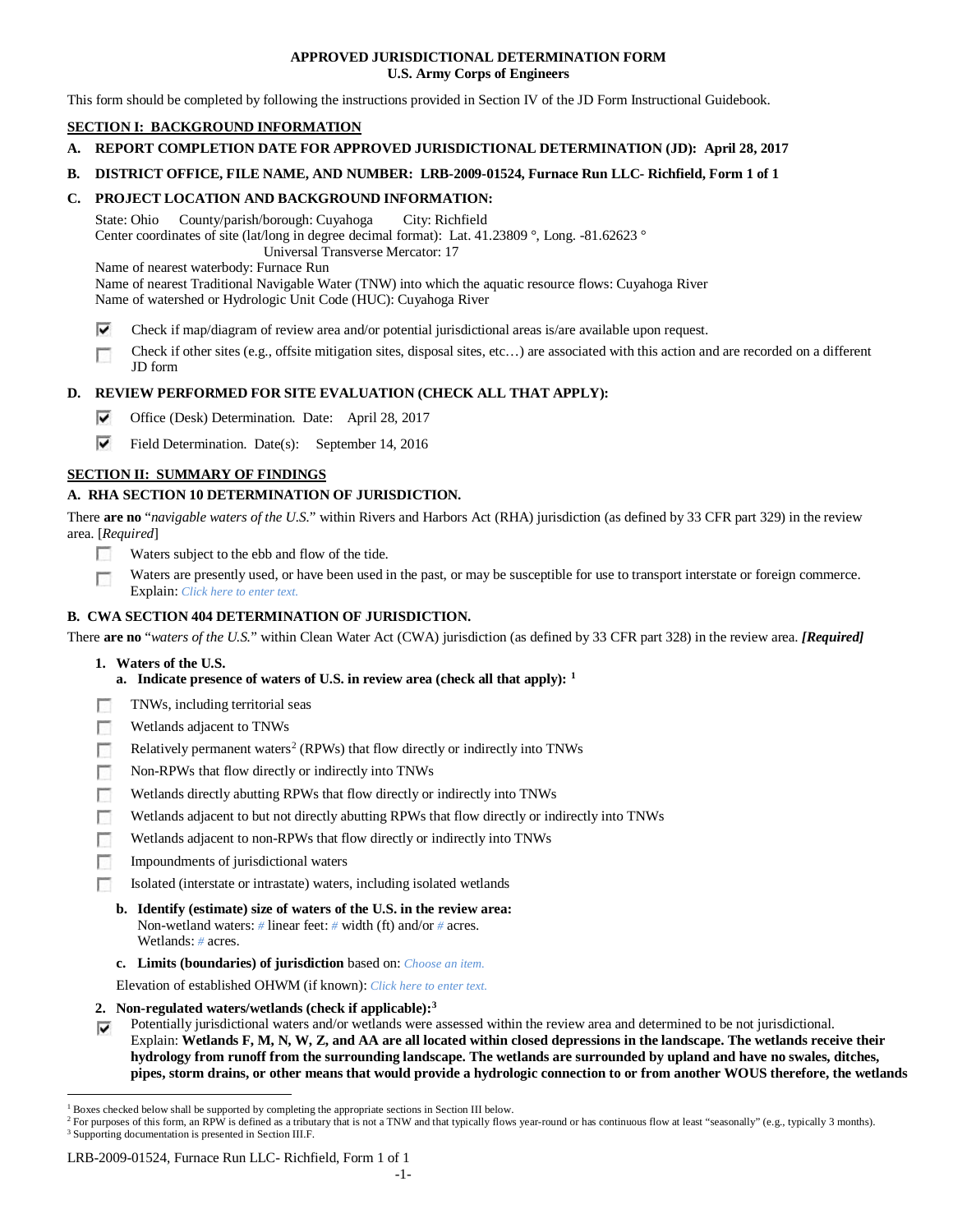**have been determined to not have a surface or shallow subsurface hydrologic connection to any navigable waters or their tributaries.** 

**Wetland F is located ~250 feet from the nearest tributary and is surrounded on all sides by higher elevation uplands. Wetland M is located ~350 feet from the nearest tributary and is surrounded on all sides by higher elevation uplands. Wetland N is located ~550**  feet from the nearest tributary and is surrounded by higher elevation uplands. Wetland W is located ~700 feet from the nearest **tributary and is surrounded by higher elevation uplands. Wetland Z is located ~200 feet from the nearest tributary and is surrounded by higher elevation uplands. Wetland AA is located ~300 feet from the nearest tributary and is surrounded by higher elevation uplands. The wetlands are ~3.25 aerial miles from the nearest TNW, the Cuyahoga River. The wetlands are not reasonably close to any tributary or the downstream TNW and are situated in the landscape such that an ecological connection to a water of the U.S. cannot be inferred to make a determination of adjacency.** 

**Based upon a review of aerial photographs, the USGS 7.5 Minute Quad, the National Hydrography Dataset (NHD), the National Wetland Inventory (NWI) maps, topographic data (USGS Quad), on-site observations, and the materials submitted by the agent, the wetlands have been determined to be geographically and hydrologically isolated with no surface water connection to a water of the United States. The review area is not within a mapped FEMA floodplain.** 

**The wetlands do not support a link to interstate or foreign commerce because they are not known to be used by interstate or foreign travelers for recreation or other purposes. The wetlands do not produce fish or shellfish that could be taken and sold in interstate or foreign commerce. The wetlands are not known to be used for industrial purposes by industries in interstate or foreign commerce. Wetlands F, M, N, W, Z, and AA have been determined to not be waters of the U.S. therefore are not jurisdictional under the CWA.**

### **SECTION III: CWA ANALYSIS**

## **A. TNWs AND WETLANDS ADJACENT TO TNWs**

**The agencies will assert jurisdiction over TNWs and wetlands adjacent to TNWs. If the aquatic resource is a TNW, complete Section III.A.1 and Section III.D.1. only; if the aquatic resource is a wetland adjacent to a TNW, complete Sections III.A.1 and 2 and Section III.D.1.; otherwise, see Section III.B below**.

**1. TNW** 

Identify TNW: *Click here to enter text.*

Summarize rationale supporting determination: *Click here to enter text.*

**2. Wetland adjacent to TNW**

Summarize rationale supporting conclusion that wetland is "adjacent": *Click here to enter text.*

#### **B. CHARACTERISTICS OF TRIBUTARY (THAT IS NOT A TNW) AND ITS ADJACENT WETLANDS (IF ANY):**

**This section summarizes information regarding characteristics of the tributary and its adjacent wetlands, if any, and it helps determine whether or not the standards for jurisdiction established under Rapanos have been met.** 

**The agencies will assert jurisdiction over non-navigable tributaries of TNWs where the tributaries are "relatively permanent waters" (RPWs), i.e. tributaries that typically flow year-round or have continuous flow at least seasonally (e.g., typically 3 months). A wetland that directly abuts an RPW is also jurisdictional. If the aquatic resource is not a TNW, but has year-round (perennial) flow, skip to Section III.D.2. If the aquatic resource is a wetland directly abutting a tributary with perennial flow, skip to Section III.D.4.**

**A wetland that is adjacent to but that does not directly abut an RPW requires a significant nexus evaluation. Corps districts and EPA regions will include in the record any available information that documents the existence of a significant nexus between a relatively permanent tributary that is not perennial (and its adjacent wetlands if any) and a traditional navigable water, even though a significant nexus finding is not required as a matter of law.**

**If the waterbody[4](#page-1-0) is not an RPW, or a wetland directly abutting an RPW, a JD will require additional data to determine if the waterbody has a significant nexus with a TNW. If the tributary has adjacent wetlands, the significant nexus evaluation must consider the tributary in combination with all of its adjacent wetlands. This significant nexus evaluation that combines, for analytical purposes, the tributary and all of its adjacent wetlands is used whether the review area identified in the JD request is the tributary, or its adjacent wetlands, or both. If the JD covers a tributary with adjacent wetlands, complete Section III.B.1 for the tributary, Section III.B.2 for any onsite wetlands, and Section III.B.3 for all wetlands adjacent to that tributary, both onsite and offsite. The determination whether a significant nexus exists is determined in Section III.C below.**

- **1. Characteristics of non-TNWs that flow directly or indirectly into TNW**
	- **(i) General Area Conditions:** Watershed size: *# Choose an item.* Drainage area: *# Choose an item.*

Average annual rainfall: *#* inches Average annual snowfall: *#* inches

LRB-2009-01524, Furnace Run LLC- Richfield, Form 1 of 1

<span id="page-1-0"></span> <sup>4</sup> Note that the Instructional Guidebook contains additional information regarding swales, ditches, washes, and erosional features generally and in the arid West.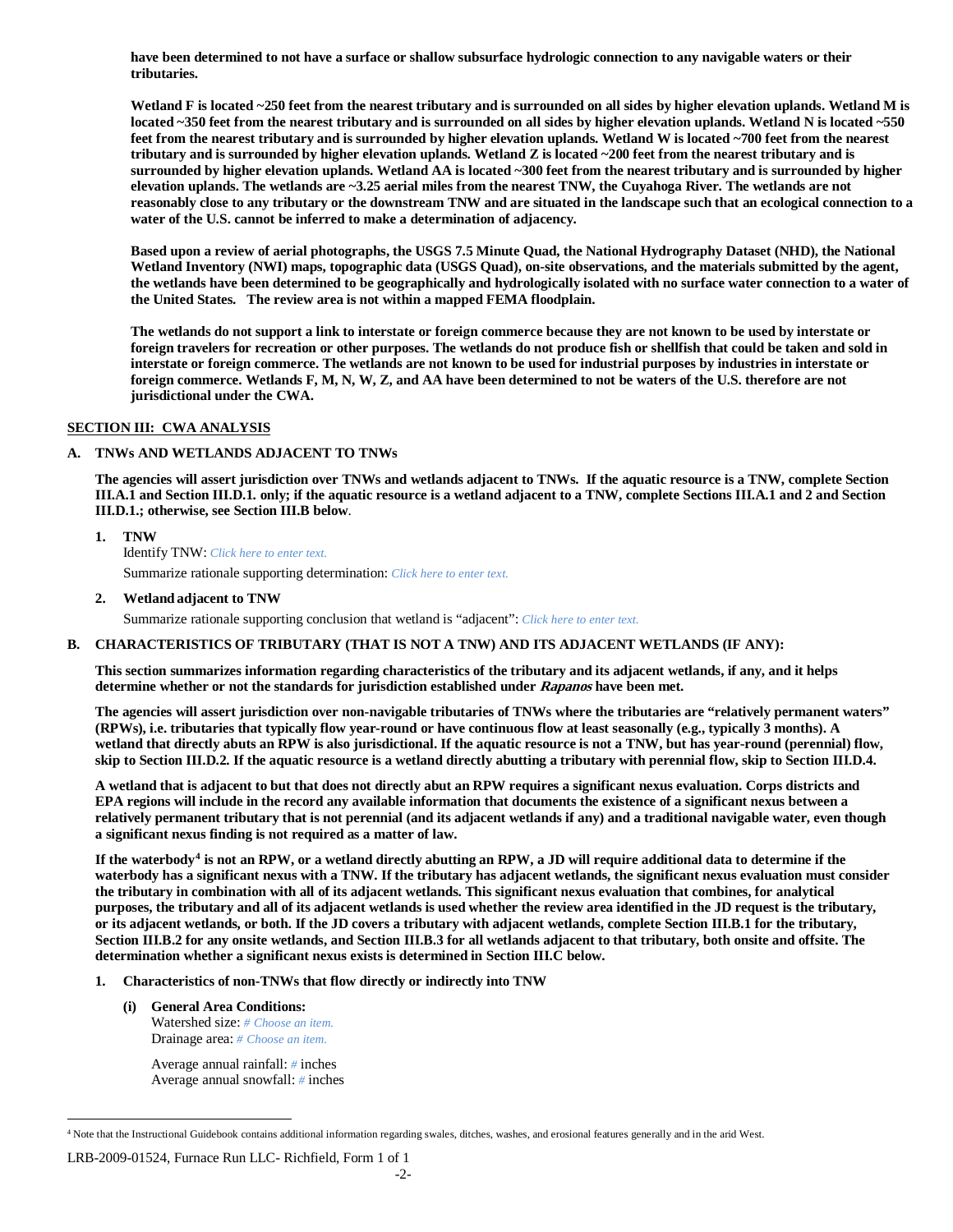#### **(ii) Physical Characteristics:**

# (a) Relationship with TNW:

- Tributary flows directly into TNW.
- Tributary flows through *Choose an item*. tributaries before entering TNW.

|                                                                                                                                                                                                                                                                                                                                                                                                                                                                                 |              |                     |                                         | Project waters are <i>Choose an item.</i> river miles from TNW.<br>Project waters are <i>Choose an item.</i> river miles from RPW.<br>Project waters are <i>Choose an item.</i> aerial (straight) miles from TNW.<br>Project waters are <i>Choose an item.</i> aerial (straight) miles from RPW.<br>Project waters cross or serve as state boundaries. Explain: Click here to enter text. |    |                            |  |                                                            |  |  |  |
|---------------------------------------------------------------------------------------------------------------------------------------------------------------------------------------------------------------------------------------------------------------------------------------------------------------------------------------------------------------------------------------------------------------------------------------------------------------------------------|--------------|---------------------|-----------------------------------------|-------------------------------------------------------------------------------------------------------------------------------------------------------------------------------------------------------------------------------------------------------------------------------------------------------------------------------------------------------------------------------------------|----|----------------------------|--|------------------------------------------------------------|--|--|--|
| Identify flow route to TNW <sup>5</sup> : Click here to enter text.<br>Tributary stream order, if known: Click here to enter text.                                                                                                                                                                                                                                                                                                                                              |              |                     |                                         |                                                                                                                                                                                                                                                                                                                                                                                           |    |                            |  |                                                            |  |  |  |
| (b) General Tributary Characteristics (check all that apply):                                                                                                                                                                                                                                                                                                                                                                                                                   |              |                     |                                         |                                                                                                                                                                                                                                                                                                                                                                                           |    |                            |  |                                                            |  |  |  |
| Tributary is:                                                                                                                                                                                                                                                                                                                                                                                                                                                                   |              | $\sim$              | Natural                                 |                                                                                                                                                                                                                                                                                                                                                                                           |    |                            |  |                                                            |  |  |  |
| Artificial (man-made). Explain: Click here to enter text.                                                                                                                                                                                                                                                                                                                                                                                                                       |              |                     |                                         |                                                                                                                                                                                                                                                                                                                                                                                           |    |                            |  |                                                            |  |  |  |
| $\mathcal{L}$<br>Manipulated (man-altered). Explain: Click here to enter text.                                                                                                                                                                                                                                                                                                                                                                                                  |              |                     |                                         |                                                                                                                                                                                                                                                                                                                                                                                           |    |                            |  |                                                            |  |  |  |
| <b>Tributary</b> properties with respect to top of bank (estimate):<br>Average width: # feet<br>Average depth: # feet<br>Average side slopes: Choose an item.                                                                                                                                                                                                                                                                                                                   |              |                     |                                         |                                                                                                                                                                                                                                                                                                                                                                                           |    |                            |  |                                                            |  |  |  |
| Primary tributary substrate composition (check all that apply):                                                                                                                                                                                                                                                                                                                                                                                                                 |              |                     |                                         |                                                                                                                                                                                                                                                                                                                                                                                           |    |                            |  |                                                            |  |  |  |
|                                                                                                                                                                                                                                                                                                                                                                                                                                                                                 | <b>Silts</b> |                     |                                         | Sands                                                                                                                                                                                                                                                                                                                                                                                     |    |                            |  | Concrete                                                   |  |  |  |
|                                                                                                                                                                                                                                                                                                                                                                                                                                                                                 | Cobbles      |                     | $\mathcal{L}_{\mathcal{A}}$             | Gravel                                                                                                                                                                                                                                                                                                                                                                                    |    |                            |  | Muck                                                       |  |  |  |
|                                                                                                                                                                                                                                                                                                                                                                                                                                                                                 | Bedrock      |                     | $\sim$                                  | Vegetation. Type/% cover: Click here to enter text.                                                                                                                                                                                                                                                                                                                                       |    |                            |  |                                                            |  |  |  |
| Other. Explain: Click here to enter text.                                                                                                                                                                                                                                                                                                                                                                                                                                       |              |                     |                                         |                                                                                                                                                                                                                                                                                                                                                                                           |    |                            |  |                                                            |  |  |  |
| Tributary condition/stability [e.g., highly eroding, sloughing banks]. Explain: Click here to enter text.<br>Presence of run/riffle/pool complexes. Explain: Click here to enter text.<br>Tributary geometry: Choose an item.<br>Tributary gradient (approximate average slope): #%<br>$(c)$ Flow:<br>Tributary provides for: Choose an item.<br>Estimate average number of flow events in review area/year: Choose an item.<br>Describe flow regime: Click here to enter text. |              |                     |                                         |                                                                                                                                                                                                                                                                                                                                                                                           |    |                            |  |                                                            |  |  |  |
| Other information on duration and volume: Click here to enter text.                                                                                                                                                                                                                                                                                                                                                                                                             |              |                     |                                         |                                                                                                                                                                                                                                                                                                                                                                                           |    |                            |  |                                                            |  |  |  |
| Surface flow is: Choose an item. Characteristics: Click here to enter text.                                                                                                                                                                                                                                                                                                                                                                                                     |              |                     |                                         |                                                                                                                                                                                                                                                                                                                                                                                           |    |                            |  |                                                            |  |  |  |
| Subsurface flow: Choose an item. Explain findings: Click here to enter text.<br>Dye (or other) test performed: Click here to enter text.                                                                                                                                                                                                                                                                                                                                        |              |                     |                                         |                                                                                                                                                                                                                                                                                                                                                                                           |    |                            |  |                                                            |  |  |  |
| Tributary has (check all that apply):<br>Bed and banks<br>OHWM <sup>6</sup> (check all indicators that apply):                                                                                                                                                                                                                                                                                                                                                                  |              |                     |                                         |                                                                                                                                                                                                                                                                                                                                                                                           |    |                            |  |                                                            |  |  |  |
|                                                                                                                                                                                                                                                                                                                                                                                                                                                                                 |              |                     |                                         | clear, natural line impressed on the bank $\Box$                                                                                                                                                                                                                                                                                                                                          |    |                            |  | the presence of litter and debris                          |  |  |  |
|                                                                                                                                                                                                                                                                                                                                                                                                                                                                                 |              |                     | changes in the character of soil        |                                                                                                                                                                                                                                                                                                                                                                                           |    |                            |  | destruction of terrestrial vegetation                      |  |  |  |
|                                                                                                                                                                                                                                                                                                                                                                                                                                                                                 |              | shelving            |                                         |                                                                                                                                                                                                                                                                                                                                                                                           | L. | the presence of wrack line |  |                                                            |  |  |  |
|                                                                                                                                                                                                                                                                                                                                                                                                                                                                                 |              |                     |                                         | vegetation matted down, bent, or absent $\Box$                                                                                                                                                                                                                                                                                                                                            |    | sediment sorting           |  |                                                            |  |  |  |
|                                                                                                                                                                                                                                                                                                                                                                                                                                                                                 |              |                     |                                         | leaf litter disturbed or washed away                                                                                                                                                                                                                                                                                                                                                      |    | scour                      |  |                                                            |  |  |  |
|                                                                                                                                                                                                                                                                                                                                                                                                                                                                                 |              | sediment deposition |                                         |                                                                                                                                                                                                                                                                                                                                                                                           |    |                            |  | multiple observed or predicted flow events                 |  |  |  |
|                                                                                                                                                                                                                                                                                                                                                                                                                                                                                 |              | water staining      |                                         |                                                                                                                                                                                                                                                                                                                                                                                           | L. |                            |  | abrupt change in plant community Click here to enter text. |  |  |  |
|                                                                                                                                                                                                                                                                                                                                                                                                                                                                                 |              |                     | other (list): Click here to enter text. |                                                                                                                                                                                                                                                                                                                                                                                           |    |                            |  |                                                            |  |  |  |

LRB-2009-01524, Furnace Run LLC- Richfield, Form 1 of 1

<span id="page-2-0"></span> <sup>5</sup> Flow route can be described by identifying, e.g., tributary a, which flows through the review area, to flow into tributary b, which then flows into TNW.

<span id="page-2-1"></span><sup>6</sup>A natural or man-made discontinuity in the OHWM does not necessarily sever jurisdiction (e.g., where the stream temporarily flows underground, or where the OHWM has been removed by development or agricultural practices). Where there is a break in the OHWM that is unrelated to the waterbody's flow regime (e.g., flow over a rock outcrop or through a culvert), the agencies will look for indicators of flow above and below the break.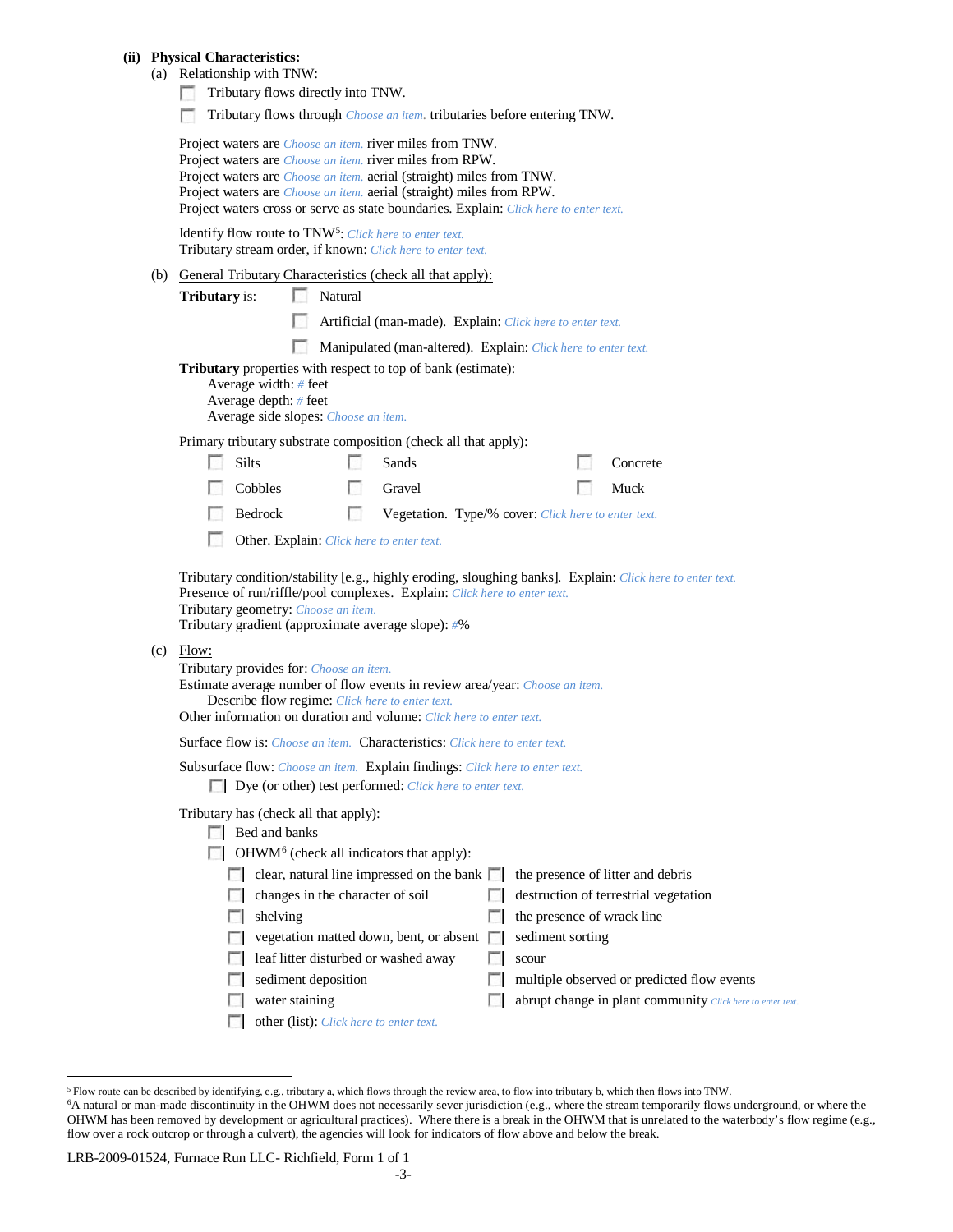Discontinuous OHWM.[7](#page-3-0) Explain: *Click here to enter text.*

If factors other than the OHWM were used to determine lateral extent of CWA jurisdiction (check all that apply):

 $\Box$  High Tide Line indicated by:  $\Box$  Mean High Water Mark indicated by:

- 
- $\Box$  oil or scum line along shore objects  $\Box$  survey to available datum;
- $\Box$  fine shell or debris deposits (foreshore)  $\Box$  physical markings;

 $\Box$  physical markings/characteristics  $\Box$  vegetation lines/changes in vegetation types.

- $\Box$  tidal gauges
- other (list): *Click here to enter text.*

# **(iii) Chemical Characteristics:**

Characterize tributary (e.g., water color is clear, discolored, oily film; water quality; general watershed characteristics, etc.). Explain: *Click here to enter text.*

Identify specific pollutants, if known: *Click here to enter text.*

# **(iv) Biological Characteristics. Channel supports (check all that apply):**

- Riparian corridor. Characteristics (type, average width): *Click here to enter text.*
- Wetland fringe. Characteristics: *Click here to enter text.*
- **Habitat for:** 
	- Federally Listed species. Explain findings: *Click here to enter text.*
	- Fish/spawn areas. Explain findings: *Click here to enter text.*
	- Other environmentally-sensitive species. Explain findings: *Click here to enter text.*  $\sim$
	- $\sim$ Aquatic/wildlife diversity. Explain findings: *Click here to enter text.*

### **2. Characteristics of wetlands adjacent to non-TNW that flow directly or indirectly into TNW**

#### **(i) Physical Characteristics:**

- (a) General Wetland Characteristics:
	- Properties:

Wetland size: *#* acres Wetland type. Explain: *Click here to enter text.* Wetland quality. Explain: *Click here to enter text.* Project wetlands cross or serve as state boundaries. Explain: *Click here to enter text.*

(b) General Flow Relationship with Non-TNW:

Flow is: *Choose an item.* Explain: *Click here to enter text.*

Surface flow is: *Choose an item.*

Characteristics: *Click here to enter text.*

Subsurface flow: *Choose an item.* Explain findings: *Click here to enter text.* Dye (or other) test performed: *Click here to enter text.*

- (c) Wetland Adjacency Determination with Non-TNW:
	- $\Box$  Directly abutting
	- Not directly abutting
		- Discrete wetland hydrologic connection. Explain: *Click here to enter text.*  $\Box$
		- **The Contract of the Contract of the Contract of the Contract of the Contract of the Contract of the Contract of the Contract of the Contract of the Contract of the Contract of the Contract of the Contract of the Contract** Ecological connection. Explain: *Click here to enter text.*
		- Separated by berm/barrier. Explain: *Click here to enter text.* **The Contract of the Contract of the Contract of the Contract of the Contract of the Contract of the Contract of the Contract of the Contract of the Contract of the Contract of the Contract of the Contract of the Contract**

### (d) Proximity (Relationship) to TNW

Project wetlands are *Choose an item.* river miles from TNW. Project waters are *Choose an item.* aerial (straight) miles from TNW. Flow is from: *Choose an item.* Estimate approximate location of wetland as within the *Choose an item.* floodplain.

### **(ii) Chemical Characteristics:**

Characterize wetland system (e.g., water color is clear, brown, oil film on surface; water quality; general watershed characteristics; etc.). Explain: *Click here to enter text.*

Identify specific pollutants, if known: *Click here to enter text.*

### **(iii) Biological Characteristics. Wetland supports (check all that apply):**

<span id="page-3-0"></span> <sup>7</sup>Ibid.

LRB-2009-01524, Furnace Run LLC- Richfield, Form 1 of 1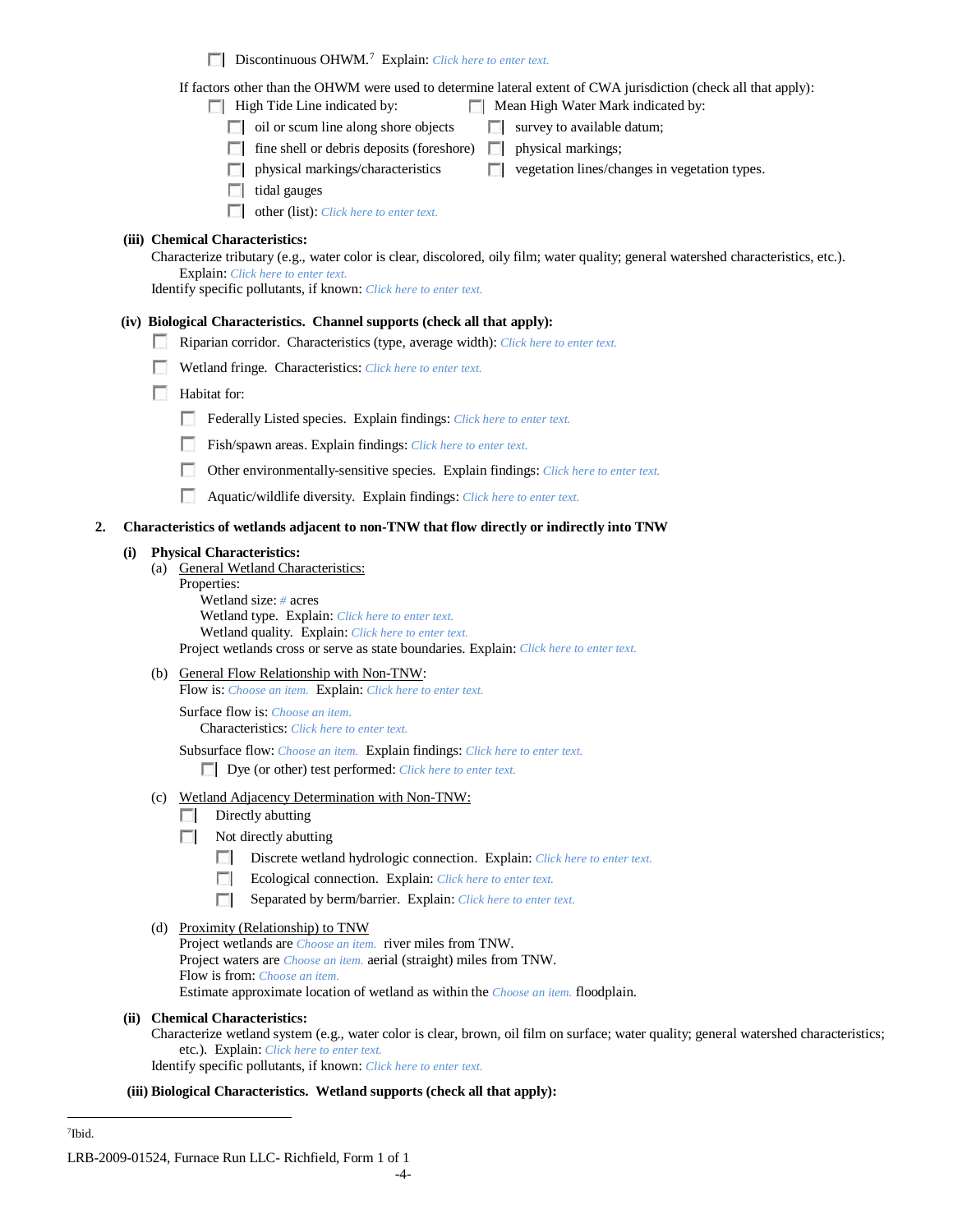Riparian buffer. Characteristics (type, average width): *Click here to enter text.*

Vegetation type/percent cover. Explain: *Click here to enter text.*

**Habitat for:** 

- Federally Listed species. Explain findings: *Click here to enter text.*
- Fish/spawn areas. Explain findings: *Click here to enter text.*
- Other environmentally-sensitive species. Explain findings: *Click here to enter text.*
- Aquatic/wildlife diversity. Explain findings: *Click here to enter text.*

### **3. Characteristics of all wetlands adjacent to the tributary (if any)**

All wetland(s) being considered in the cumulative analysis: *Choose an item.* Approximately (*#*) acres in total are being considered in the cumulative analysis. For each wetland, specify the following:

| Directly abuts? $(Y/N)$ | Size (in acres) | Directly abuts? $(Y/N)$ | Size (in acres) |
|-------------------------|-----------------|-------------------------|-----------------|
|                         |                 |                         |                 |
| Y/N                     |                 | Y/N                     |                 |
| Y/N                     |                 |                         |                 |
| V/N/                    |                 |                         |                 |

Summarize overall biological, chemical and physical functions being performed: *Click here to enter text.*

#### **C. SIGNIFICANT NEXUS DETERMINATION**

**A significant nexus analysis will assess the flow characteristics and functions of the tributary itself and the functions performed by any wetlands adjacent to the tributary to determine if they significantly affect the chemical, physical, and biological integrity of a TNW. For each of the following situations, a significant nexus exists if the tributary, in combination with all of its adjacent wetlands, has more than a speculative or insubstantial effect on the chemical, physical and/or biological integrity of a TNW. Considerations when evaluating significant nexus include, but are not limited to the volume, duration, and frequency of the flow of water in the tributary and its proximity to a TNW, and the functions performed by the tributary and all its adjacent wetlands. It is not appropriate to determine significant nexus based solely on any specific threshold of distance (e.g. between a tributary and its adjacent wetland or between a tributary and the TNW). Similarly, the fact an adjacent wetland lies within or outside of a floodplain is not solely determinative of significant nexus.** 

#### **Draw connections between the features documented and the effects on the TNW, as identified in the** *Rapanos* **Guidance and discussed in the Instructional Guidebook. Factors to consider include, for example:**

- Does the tributary, in combination with its adjacent wetlands (if any), have the capacity to carry pollutants or flood waters to TNWs, or to reduce the amount of pollutants or flood waters reaching a TNW?
- Does the tributary, in combination with its adjacent wetlands (if any), provide habitat and lifecycle support functions for fish and other species, such as feeding, nesting, spawning, or rearing young for species that are present in the TNW?
- Does the tributary, in combination with its adjacent wetlands (if any), have the capacity to transfer nutrients and organic carbon that support downstream foodwebs?
- Does the tributary, in combination with its adjacent wetlands (if any), have other relationships to the physical, chemical, or biological integrity of the TNW?

#### *Note: the above list of considerations is not inclusive and other functions observed or known to occur should be documented below:*

- **1. Significant nexus findings for non-RPW that has no adjacent wetlands and flows directly or indirectly into TNWs.** Explain findings of presence or absence of significant nexus below, based on the tributary itself, then go to Section III.D: *Click here to enter text.*
- **2. Significant nexus findings for non-RPW and its adjacent wetlands, where the non-RPW flows directly or indirectly into TNWs.**  Explain findings of presence or absence of significant nexus below, based on the tributary in combination with all of its adjacent wetlands, then go to Section III.D: *Click here to enter text.*
- **3. Significant nexus findings for wetlands adjacent to an RPW but that do not directly abut the RPW.** Explain findings of presence or absence of significant nexus below, based on the tributary in combination with all of its adjacent wetlands, then go to Section III.D: *Click here to enter text.*

## **D. DETERMINATIONS OF JURISDICTIONAL FINDINGS. THE SUBJECT WATERS/WETLANDS ARE (CHECK ALL THAT APPLY):**

- **1. TNWs and Adjacent Wetlands.** Check all that apply and provide size estimates in review area:
	- TNWs: *#* linear feet *#* width (ft), Or, *#* acres.
	- **Wetlands adjacent to TNWs: # acres.**

### **2. RPWs that flow directly or indirectly into TNWs.**

Tributaries of TNWs where tributaries typically flow year-round are jurisdictional. Provide data and rationale indicating that tributary is perennial: *Click here to enter text.*.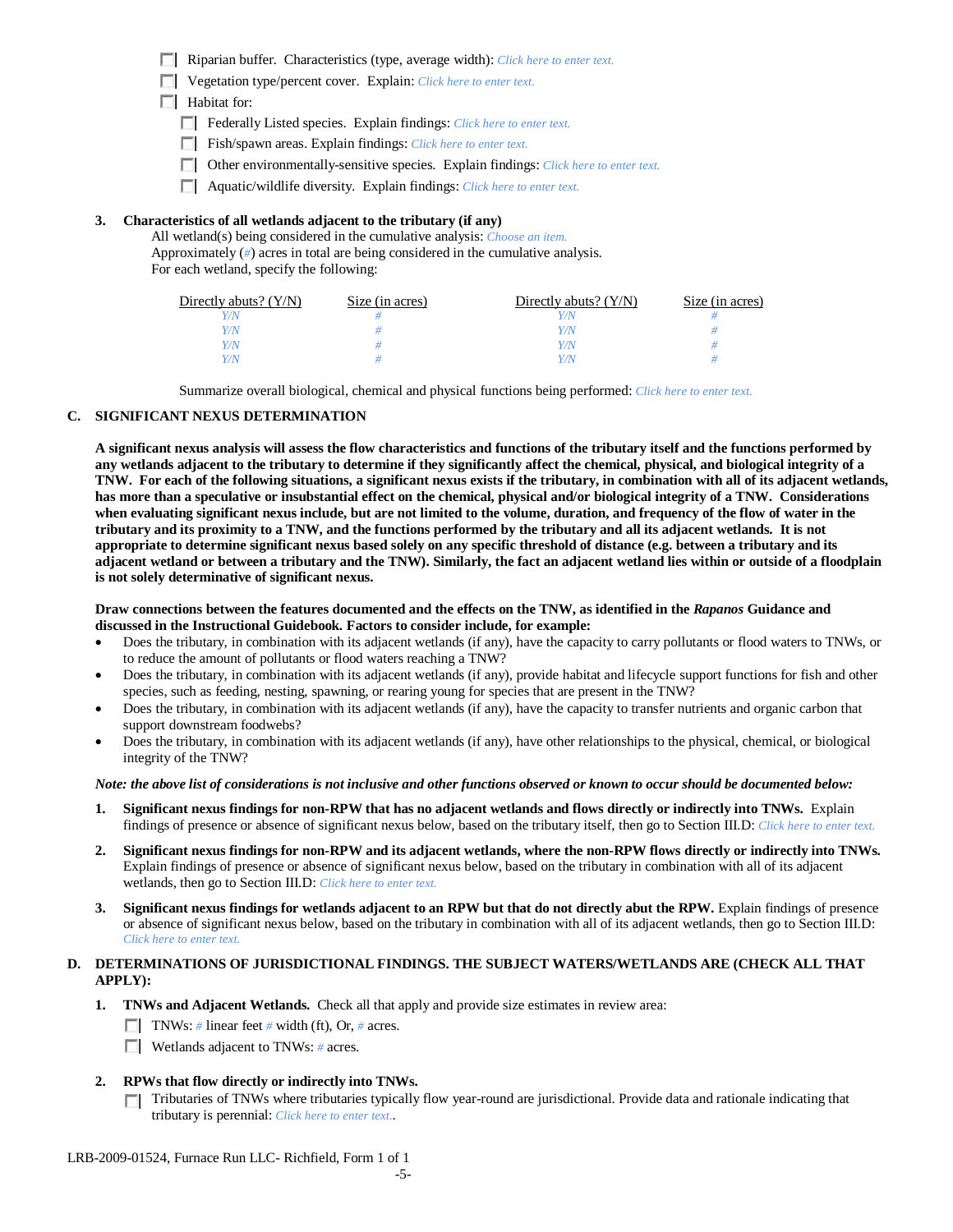Tributaries of TNW where tributaries have continuous flow "seasonally" (e.g., typically three months each year) are jurisdictional. Data supporting this conclusion is provided at Section III.B. Provide rationale indicating that tributary flows seasonally: *Click here to enter text.*.

Provide estimates for jurisdictional waters in the review area (check all that apply):

- Tributary waters: # linear feet # width (ft).
- Other non-wetland waters: *#* acres.
- Identify type(s) of waters: *Click here to enter text.*
- **3. Non-RPWs[8](#page-5-0) that flow directly or indirectly into TNWs.**
	- Waterbody that is not a TNW or an RPW, but flows directly or indirectly into a TNW, and it has a significant nexus with a TNW is jurisdictional. Data supporting this conclusion is provided at Section III.C.

Provide estimates for jurisdictional waters within the review area (check all that apply):

- Tributary waters: # linear feet # width (ft).
- Other non-wetland waters: *#* acres.
	- Identify type(s) of waters: *Click here to enter text.*

### **4. Wetlands directly abutting an RPW that flow directly or indirectly into TNWs.**

**Wetlands directly abut RPW and thus are jurisdictional as adjacent wetlands.** 

- Wetlands directly abutting an RPW where tributaries typically flow year-round. Provide data and rationale indicating that tributary is perennial in Section III.D.2, above. Provide rationale indicating that wetland is directly abutting an RPW: *Click here to enter text.*
- Wetlands directly abutting an RPW where tributaries typically flow "seasonally." Provide data indicating that tributary is seasonal in Section III.B and rationale in Section III.D.2, above. Provide rationale indicating that wetland is directly abutting an RPW: *Click here to enter text.*

Provide acreage estimates for jurisdictional wetlands in the review area: *#* acres.

#### **5. Wetlands adjacent to but not directly abutting an RPW that flow directly or indirectly into TNWs.**

 $\Box$  Wetlands that do not directly abut an RPW, but when considered in combination with the tributary to which they are adjacent and with similarly situated adjacent wetlands, have a significant nexus with a TNW are jurisidictional. Data supporting this conclusion is provided at Section III.C.

Provide acreage estimates for jurisdictional wetlands in the review area: *#* acres.

#### **6. Wetlands adjacent to non-RPWs that flow directly or indirectly into TNWs.**

Wetlands adjacent to such waters, and have when considered in combination with the tributary to which they are adjacent **ITT** and with similarly situated adjacent wetlands, have a significant nexus with a TNW are jurisdictional. Data supporting this conclusion is provided at Section III.C.

Provide estimates for jurisdictional wetlands in the review area: *#* acres.

#### **7. Impoundments of jurisdictional waters. [9](#page-5-1)**

As a general rule, the impoundment of a jurisdictional tributary remains jurisdictional.

- Demonstrate that impoundment was created from "waters of the U.S.," or
- Demonstrate that water meets the criteria for one of the categories presented above (1-6), or
- Demonstrate that water is isolated with a nexus to commerce (see E below).
- **E. ISOLATED [INTERSTATE OR INTRA-STATE] WATERS, INCLUDING ISOLATED WETLANDS, THE USE, DEGRADATION OR DESTRUCTION OF WHICH COULD AFFECT INTERSTATE COMMERCE, INCLUDING ANY SUCH WATERS (CHECK ALL THAT APPLY):[10](#page-5-2)**
	- which are or could be used by interstate or foreign travelers for recreational or other purposes.
	- from which fish or shellfish are or could be taken and sold in interstate or foreign commerce.
	- which are or could be used for industrial purposes by industries in interstate commerce.
	- Interstate isolated waters.Explain: *Click here to enter text.*
	- Other factors.Explain: *Click here to enter text.*

#### **Identify water body and summarize rationale supporting determination:** *Click here to enter text.*

Provide estimates for jurisdictional waters in the review area (check all that apply):

Tributary waters: # linear feet # width (ft).

 $\frac{1}{8}$ 

<span id="page-5-1"></span><span id="page-5-0"></span><sup>&</sup>lt;sup>8</sup>See Footnote # 3.<br><sup>9</sup> To complete the analysis refer to the key in Section III.D.6 of the Instructional Guidebook.

<span id="page-5-2"></span><sup>&</sup>lt;sup>10</sup> Prior to asserting or declining CWA jurisdiction based solely on this category, Corps Districts will elevate the action to Corps and EPA HQ for review consistent with the process described in the Corps/EPA *Memorandum Regarding CWA Act Jurisdiction Following Rapanos.*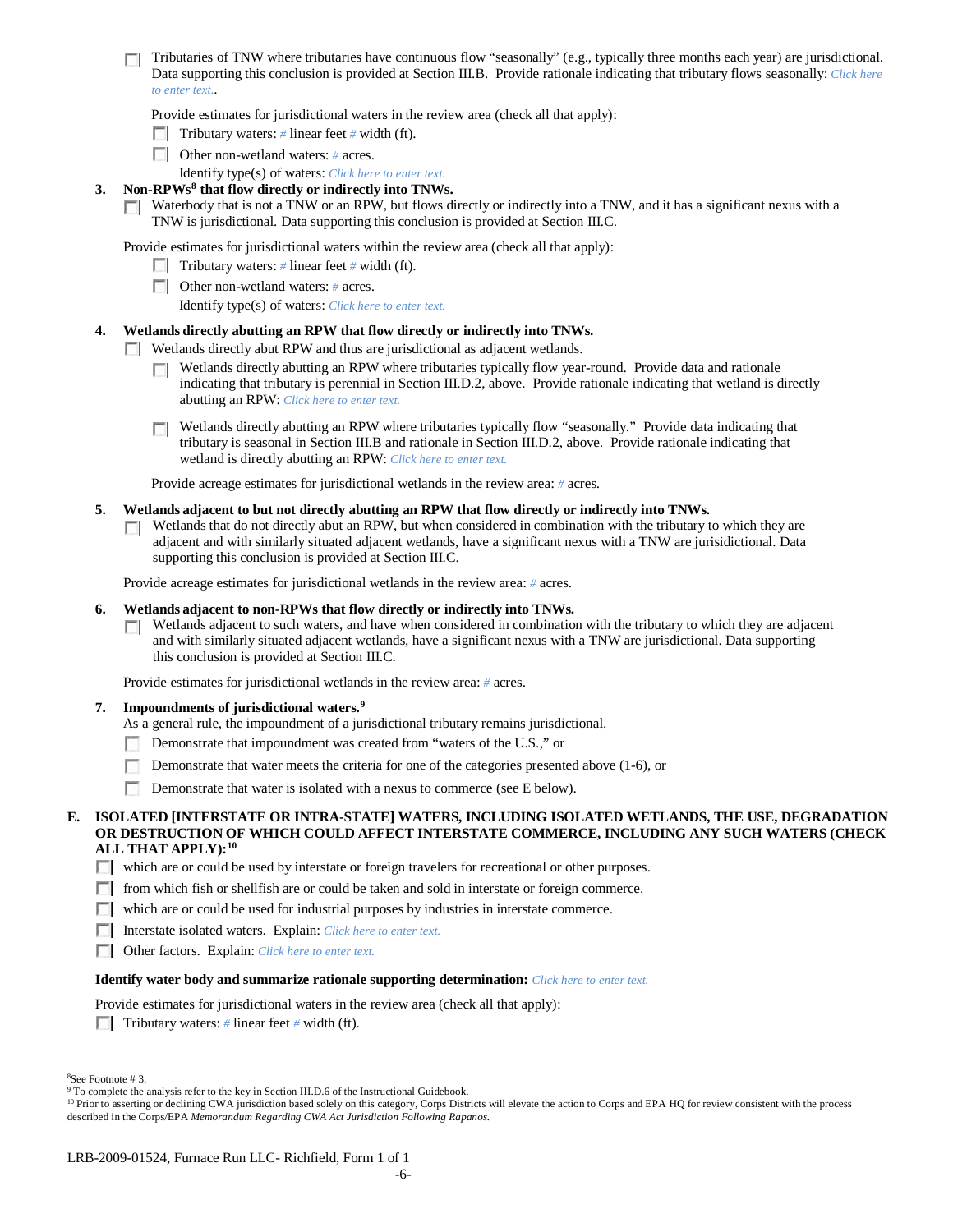Other non-wetland waters: *#* acres.

Identify type(s) of waters: *Click here to enter text.*

**Wetlands:** # acres.

#### **F. NON-JURISDICTIONAL WATERS, INCLUDING WETLANDS (CHECK ALL THAT APPLY):**

If potential wetlands were assessed within the review area, these areas did not meet the criteria in the 1987 Corps of Engineers Wetland Delineation Manual and/or appropriate Regional Supplements.

- ⊽ Review area included isolated waters with no substantial nexus to interstate (or foreign) commerce.
	- Prior to the Jan 2001 Supreme Court decision in "*SWANCC*," the review area would have been regulated based solely on the ⊽ "Migratory Bird Rule" (MBR).
- n Waters do not meet the "Significant Nexus" standard, where such a finding is required for jurisdiction. Explain: Click here to enter text.

**In** Other: (explain, if not covered above): *Click here to enter text.*

Provide acreage estimates for non-jurisdictional waters in the review area, where the sole potential basis of jurisdiction is the MBR factors (i.e., presence of migratory birds, presence of endangered species, use of water for irrigated agriculture), using best professional judgment (check all that apply):

- Non-wetland waters (i.e., rivers, streams): *#* linear feet *#* width (ft).
- Lakes/ponds: # acres.
- **1999** Other non-wetland waters: *#* acres. List type of aquatic resource: *Click here to enter text.*.
- Wetlands: **Wetland F (0.03 acre), Wetland M (0.55 acre), Wetland N (0.14 acre), Wetland W (0.04 acre), Wetland Z (0.029 acre),**  ⊽ **Wetland AA (0.006 acre)**

Provide acreage estimates for non-jurisdictional waters in the review area that do not meet the "Significant Nexus" standard, where such a finding is required for jurisdiction (check all that apply):

- Non-wetland waters (i.e., rivers, streams): *#* linear feet *#* width (ft).
- Lakes/ponds: # acres.
- Other non-wetland waters: *#* acres. List type of aquatic resource: *Click here to enter text.*.
- Wetlands: *#* acres.

### **SECTION IV: DATA SOURCES.**

- **A. SUPPORTING DATA. Data reviewed for JD (check all that apply -** checked items shall be included in case file and, where checked and requested, appropriately reference sources below):
	- $\nabla$  Maps, plans, plots or plat submitted by or on behalf of the applicant/consultant: Delineation and maps submitted by agent
	- Data sheets prepared/submitted by or on behalf of the applicant/consultant.
		- Office concurs with data sheets/delineation report **and subsequent amendments.**
		- Office does not concur with data sheets/delineation report. **Office does not concur with stated habitat types in delineation report.**
	- Data sheets prepared by the Corps: *Click here to enter text.*
	- Corps navigable waters' study: *Click here to enter text.*
	- U.S. Geological Survey Hydrologic Atlas: USACE ORM NHD Dataset
		- USGS NHD data.
		- USGS 8 and 12 digit HUC maps.
	- U.S. Geological Survey map(s). Cite scale & quad name: 1:24,000- West Richfield, OH and Peninsula, OH Quadrangles
	- USDA Natural Resources Conservation Service Soil Survey. Citation: NRCS Web Soil Survey
	- $\nabla$  National wetlands inventory map(s). Cite name: USACE ORM NWI Dataset
	- State/Local wetland inventory map(s): *Click here to enter text.*
	- FEMA/FIRM maps: USACE ORM FEMA Flood Hazard Datasets
	- 100-year Floodplain Elevation is: *Click here to enter text.* (National Geodectic Vertical Datum of 1929)
	- Photographs: Aerial (Name & Date): Google Earth JUN2016, SEP2015, JUL2015, APR 2012, OCT2011
	- or  $\nabla$  Other (Name & Date): Photographs contained in Delineation Report ⊽
	- **Previous determination(s).** File no. and date of response letter:  $2009-01524$  (AJD 3AUG2010)
	- Applicable/supporting case law: *Click here to enter text.*
	- Applicable/supporting scientific literature: *Click here to enter text.*  $\overline{a}$
	- Other information (please specify): *Click here to enter text.*  $\sim$

### **B. ADDITIONAL COMMENTS TO SUPPORT JD:** *Click here to enter text.*